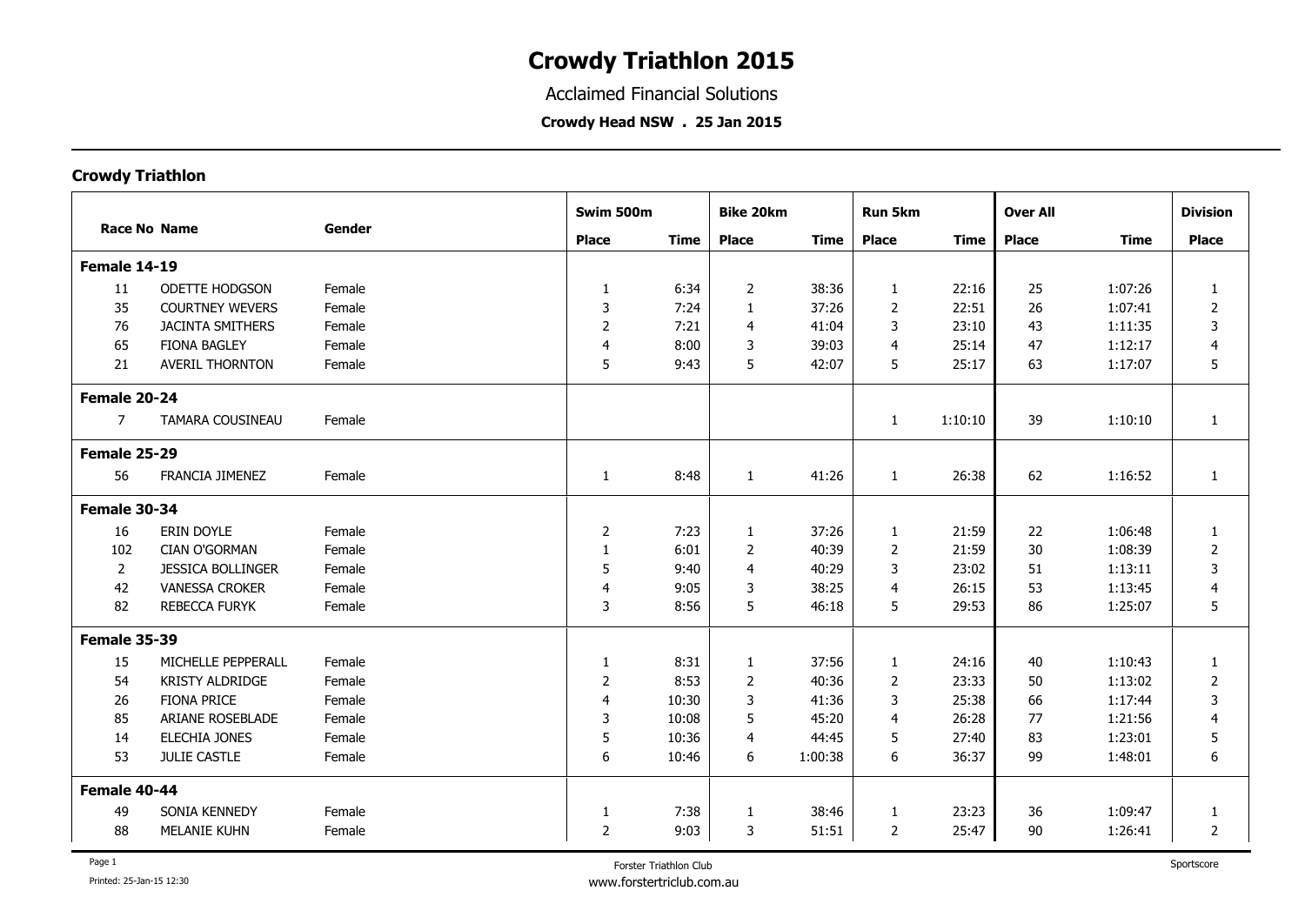Acclaimed Financial Solutions

**Crowdy Head NSW . 25 Jan 2015**

|                   |                        |        | Swim 500m      |             | <b>Bike 20km</b> |             | <b>Run 5km</b> | <b>Over All</b> |              |                                                                                                                                                             | <b>Division</b> |
|-------------------|------------------------|--------|----------------|-------------|------------------|-------------|----------------|-----------------|--------------|-------------------------------------------------------------------------------------------------------------------------------------------------------------|-----------------|
|                   | <b>Race No Name</b>    | Gender | <b>Place</b>   | <b>Time</b> | <b>Place</b>     | <b>Time</b> | <b>Place</b>   | <b>Time</b>     | <b>Place</b> | <b>Time</b><br>1:30:08<br><b>DNS</b><br>1:08:13<br>1:11:46<br>1:14:05<br>1:21:46<br>1:22:15<br>1:30:38<br>1:32:56<br>1:21:22<br>1:22:42<br>1:26:33<br>55:32 | <b>Place</b>    |
| Female 40-44      |                        |        |                |             |                  |             |                |                 |              |                                                                                                                                                             |                 |
| 41                | <b>SUZANNE DORVAL</b>  | Female | $\mathbf{3}$   | 11:48       | $\overline{2}$   | 48:52       | 3              | 29:28           | 93           |                                                                                                                                                             | $\overline{3}$  |
| 77                | <b>IRENE HUNT</b>      | Female |                |             |                  |             |                | <b>DNS</b>      |              |                                                                                                                                                             |                 |
| Female 45-49      |                        |        |                |             |                  |             |                |                 |              |                                                                                                                                                             |                 |
| 80                | <b>DARLEEN CHENEY</b>  | Female | $\mathbf{1}$   | 7:43        | $\mathbf{1}$     | 38:58       | $\mathbf{1}$   | 21:32           | 28           |                                                                                                                                                             | $\mathbf{1}$    |
| 104               | <b>KATE PENSINI</b>    | Female | 3              | 9:47        | $\mathsf 3$      | 40:27       | $\overline{2}$ | 21:32           | 44           |                                                                                                                                                             | $\overline{2}$  |
| 75                | NATALIE CARRIER        | Female | $\overline{2}$ | 8:39        | 2                | 40:17       | 3              | 25:09           | 56           |                                                                                                                                                             | 3               |
| 64                | <b>DEB TUCKERMAN</b>   | Female | $\overline{4}$ | 10:10       | 4                | 43:29       | 4              | 28:07           | 75           |                                                                                                                                                             | 4               |
| 70                | <b>DONNA TAYLOR</b>    | Female | 6              | 13:13       | 5                | 43:31       | 5              | 25:31           | 78           |                                                                                                                                                             | 5               |
| 31                | <b>KELLEY MARTIN</b>   | Female | 5              | 10:54       | 6                | 46:18       | 6              | 33:26           | 94           |                                                                                                                                                             | 6               |
| Female 50-54      |                        |        |                |             |                  |             |                |                 |              |                                                                                                                                                             |                 |
| 27                | CHRISTINE COOK         | Female | $\mathbf{1}$   | 9:39        | $\mathbf{1}$     | 58:33       | $\mathbf{1}$   | 24:44           | 97           |                                                                                                                                                             | $\mathbf{1}$    |
| Female 55-59      |                        |        |                |             |                  |             |                |                 |              |                                                                                                                                                             |                 |
| 57                | JULIE PARISH           | Female | $\mathbf{1}$   | 9:22        | 1                | 44:08       | 1              | 27:52           | 74           |                                                                                                                                                             | 1               |
| 9                 | MONIQUE KUSSE          | Female | $\sqrt{2}$     | 10:49       | $\overline{2}$   | 45:30       | $\overline{2}$ | 26:23           | 82           |                                                                                                                                                             | $\overline{2}$  |
| 45                | <b>SUSAN KIRK</b>      | Female | $\mathbf{3}$   | 12:42       | 3                | 45:53       | 3              | 27:58           | 88           |                                                                                                                                                             | 3               |
| <b>Male 14-19</b> |                        |        |                |             |                  |             |                |                 |              |                                                                                                                                                             |                 |
| 81                | SAM LEWIS              | Male   | $\mathbf{1}$   | 5:22        | $\mathbf{1}$     | 33:19       | $\mathbf{1}$   | 16:51           | 2            |                                                                                                                                                             | $\mathbf{1}$    |
| 90                | <b>CALLAM LANG</b>     | Male   | $\mathsf 3$    | 6:21        | 3                | 34:21       | $\overline{2}$ | 18:16           | 6            | 58:58                                                                                                                                                       | $\overline{2}$  |
| 23                | <b>BAXTER PATTISON</b> | Male   | 6              | 7:59        | $\overline{4}$   | 37:20       | 3              | 22:34           | 27           | 1:07:53                                                                                                                                                     | 3               |
| 59                | JOSHUA GODWIN          | Male   | 5              | 7:59        | 5                | 39:00       | 4              | 22:22           | 34           | 1:09:21                                                                                                                                                     | $\overline{4}$  |
| 89                | <b>JACK FERRIS</b>     | Male   | $\overline{c}$ | 6:11        | $\overline{2}$   | 34:28       | 5              | 35:49           | 60           | 1:16:28                                                                                                                                                     | 5               |
| 12                | <b>VAUGHAN HODGSON</b> | Male   | $\overline{4}$ | 7:52        | 6                | 41:24       | 6              | 31:05           | 72           | 1:20:21                                                                                                                                                     | 6               |
| <b>Male 20-24</b> |                        |        |                |             |                  |             |                |                 |              |                                                                                                                                                             |                 |
| 91                | SHANE ILGEN            | Male   |                |             | $\overline{2}$   | 31:59       | 1              | 17:38           | 4            | 56:47                                                                                                                                                       | 1               |
| 69                | <b>WILL DAWES</b>      | Male   | $\mathbf{1}$   | 5:44        | 1                | 33:24       | 2              | 18:32           | 5            | 57:40                                                                                                                                                       | $\overline{2}$  |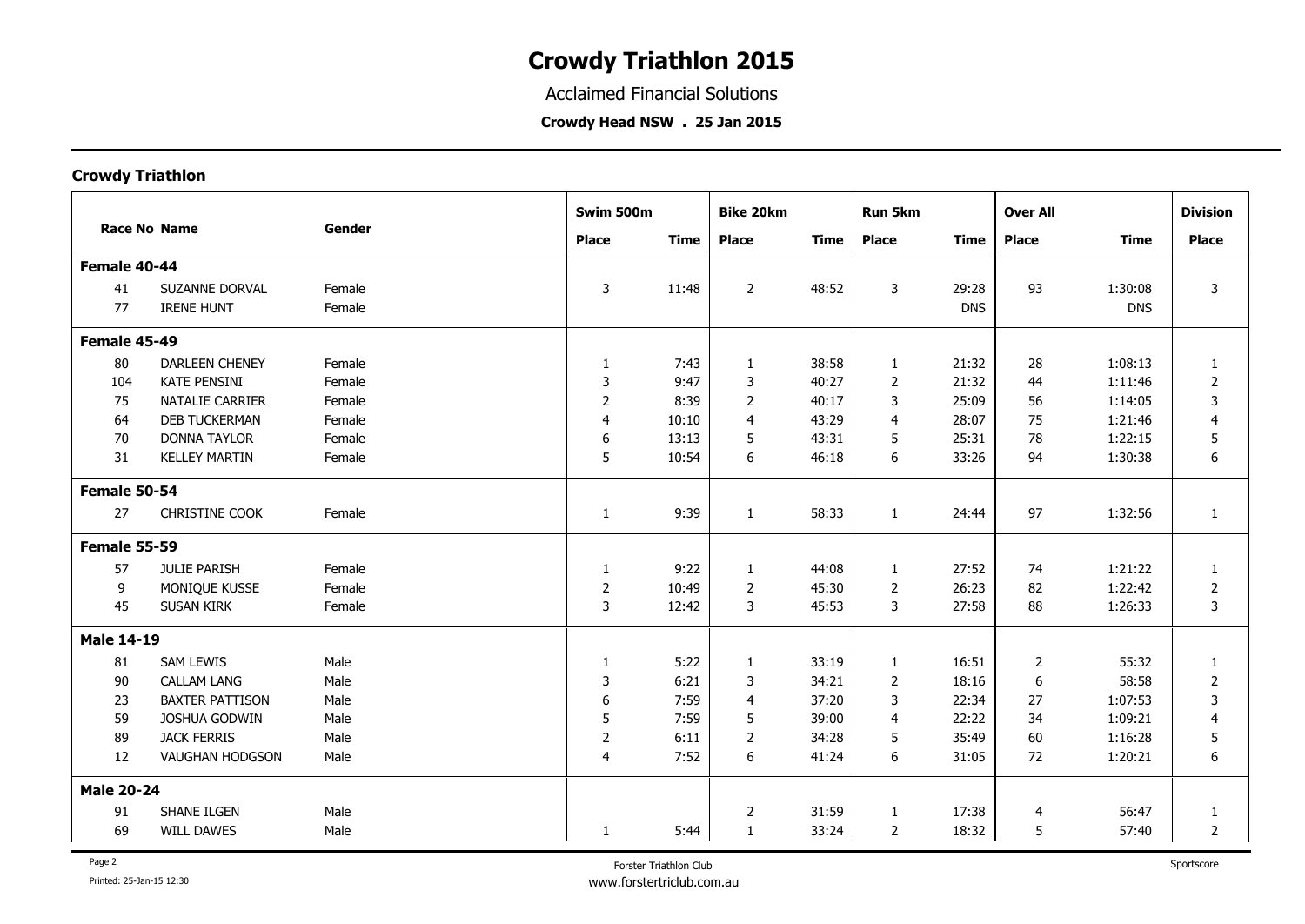Acclaimed Financial Solutions

**Crowdy Head NSW . 25 Jan 2015**

|                   |                         |        | Swim 500m<br><b>Bike 20km</b><br><b>Run 5km</b><br><b>Over All</b> |             |                | <b>Division</b> |                |             |                |             |                |
|-------------------|-------------------------|--------|--------------------------------------------------------------------|-------------|----------------|-----------------|----------------|-------------|----------------|-------------|----------------|
|                   | <b>Race No Name</b>     | Gender | <b>Place</b>                                                       | <b>Time</b> | <b>Place</b>   | <b>Time</b>     | <b>Place</b>   | <b>Time</b> | <b>Place</b>   | <b>Time</b> | <b>Place</b>   |
|                   |                         |        |                                                                    |             |                |                 |                |             |                |             |                |
| <b>Male 25-29</b> |                         |        |                                                                    |             |                |                 |                |             |                |             |                |
| 38                | <b>CHRIS STEVENS</b>    | Male   | $\overline{2}$                                                     | 6:44        | $\overline{2}$ | 34:46           | $\mathbf{1}$   | 17:38       | $\overline{7}$ | 59:08       | $\mathbf{1}$   |
| 3                 | <b>AARON HAYWARD</b>    | Male   | $\mathbf{1}$                                                       | 6:16        | $\mathbf{1}$   | 32:34           | $\overline{2}$ | 20:41       | 8              | 59:31       | $\overline{2}$ |
| 68                | <b>CAMERON TAYLOR</b>   | Male   | $\overline{4}$                                                     | 7:37        | 3              | 34:49           | 3              | 19:51       | 13             | 1:02:17     | 3              |
| 67                | <b>JARRYD TINSON</b>    | Male   | 3                                                                  | 6:53        | $\overline{4}$ | 37:33           | 4              | 20:31       | 17             | 1:04:57     | 4              |
| 40                | DANIEL KIRIAKIDIS       | Male   | 5                                                                  | 7:45        | 5              | 40:40           | 5              | 20:08       | 29             | 1:08:33     | 5              |
| 55                | <b>CLAUDIO SANHUEZA</b> | Male   | 9                                                                  | 9:29        | 6              | 38:58           | 6              | 23:07       | 42             | 1:11:34     | 6              |
| 60                | <b>JONATHAN FISCHER</b> | Male   | 7                                                                  | 8:21        | 7              | 42:17           | 7              | 22:45       | 52             | 1:13:23     | $\overline{ }$ |
| 47                | <b>ASHLEY MONTESIN</b>  | Male   | 8                                                                  | 8:33        | 8              | 42:23           | 8              | 24:36       | 58             | 1:15:32     | 8              |
| 86                | <b>LACHLAN BOURKE</b>   | Male   | 6                                                                  | 8:03        | 9              | 44:10           | 9              | 26:35       | 69             | 1:18:48     | 9              |
| <b>Male 30-34</b> |                         |        |                                                                    |             |                |                 |                |             |                |             |                |
| 22                | <b>RYAN MCMAHON</b>     | Male   | $\overline{2}$                                                     | 6:45        | 2              | 35:19           | $\mathbf{1}$   | 17:53       | 9              | 59:57       | 1              |
| -1                | PETER MAURO             | Male   | 1                                                                  | 6:31        | 1              | 35:07           | $\overline{2}$ | 18:46       | 10             | 1:00:24     | 2              |
| 19                | ADRIAN PENSINI          | Male   | 3                                                                  | 8:42        | 3              | 43:35           | 3              | 25:14       | 64             | 1:17:31     | 3              |
| <b>Male 35-39</b> |                         |        |                                                                    |             |                |                 |                |             |                |             |                |
| 10                | NATHAN STEWART          | Male   | $\mathbf{1}$                                                       | 6:11        | 1              | 31:24           | $\mathbf{1}$   | 18:55       | 3              | 56:30       | $\mathbf{1}$   |
| 71                | <b>GLENN MATHISKE</b>   | Male   | $\overline{2}$                                                     | 7:11        | 2              | 33:25           | $\overline{2}$ | 21:00       | 12             | 1:01:36     | $\overline{2}$ |
| 83                | <b>SIMON GAY</b>        | Male   | $\overline{4}$                                                     | 7:21        | $\overline{4}$ | 36:02           | 3              | 19:12       | 14             | 1:02:35     | 3              |
| 51                | <b>TROY CROKER</b>      | Male   | 5                                                                  | 7:31        | 3              | 34:38           | 4              | 22:20       | 16             | 1:04:29     | $\overline{4}$ |
| 62                | <b>ADAM STANLEY</b>     | Male   | 3                                                                  | 7:13        | 5              | 36:43           | 5              | 21:14       | 18             | 1:05:10     | 5              |
| 18                | <b>TROY CATALOVSKI</b>  | Male   | 8                                                                  | 8:34        | 6              | 36:39           | 6              | 21:18       | 21             | 1:06:31     | 6              |
| 13                | <b>TERRY JONES</b>      | Male   | $\overline{7}$                                                     | 8:27        | 7              | 36:53           | 7              | 23:36       | 32             | 1:08:56     | 7              |
| 43                | <b>BEN STEVENSON</b>    | Male   | 6                                                                  | 7:49        | 8              | 39:37           | 8              | 24:31       | 45             | 1:11:57     | 8              |
| 72                | <b>TONY BARTON</b>      | Male   | 9                                                                  | 9:37        | 9              | 44:31           | 9              | 27:42       | 76             | 1:21:50     | 9              |
| 8                 | <b>ADAM STEWART</b>     | Male   | 11                                                                 | 11:18       | 10             | 44:49           | 10             | 35:09       | 95             | 1:31:16     | 10             |
| 52                | <b>DAVID CASTLE</b>     | Male   | 10                                                                 | 9:56        | 11             | 1:08:03         | 11             | 38:05       | 100            | 1:56:04     | 11             |
| <b>Male 40-44</b> |                         |        |                                                                    |             |                |                 |                |             |                |             |                |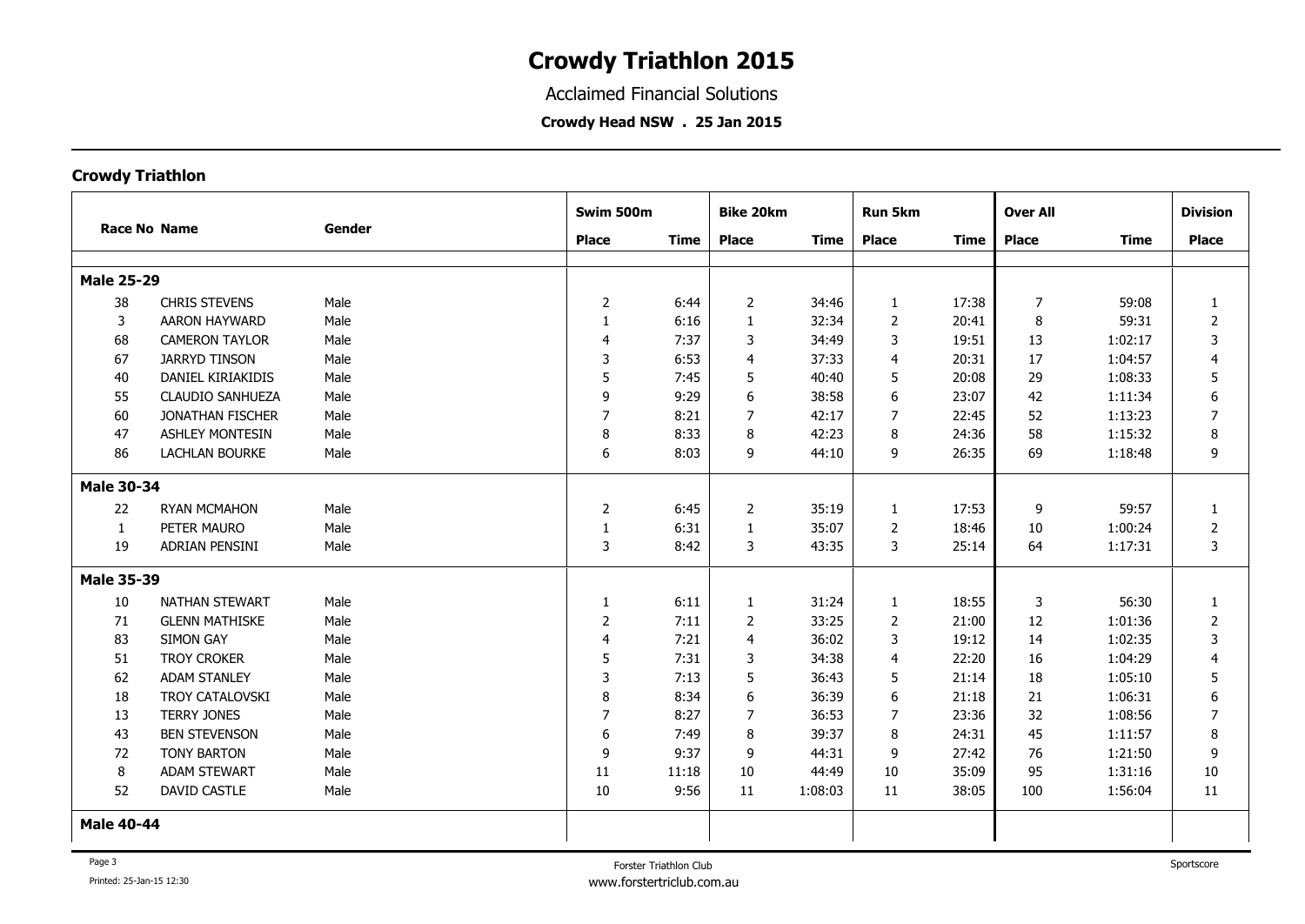Acclaimed Financial Solutions

**Crowdy Head NSW . 25 Jan 2015**

|                     |                         | Gender | Swim 500m      |             | <b>Bike 20km</b> |             | <b>Run 5km</b> |             | <b>Over All</b> |             | <b>Division</b> |
|---------------------|-------------------------|--------|----------------|-------------|------------------|-------------|----------------|-------------|-----------------|-------------|-----------------|
| <b>Race No Name</b> |                         |        | <b>Place</b>   | <b>Time</b> | <b>Place</b>     | <b>Time</b> | <b>Place</b>   | <b>Time</b> | <b>Place</b>    | <b>Time</b> | <b>Place</b>    |
| <b>Male 40-44</b>   |                         |        |                |             |                  |             |                |             |                 |             |                 |
| 30                  | <b>BEN SIMES</b>        | Male   | 3              | 8:01        | 1                | 32:52       | $\mathbf{1}$   | 20:02       | 11              | 1:00:55     | $\mathbf{1}$    |
| 61                  | <b>RICHARD SEWELL</b>   | Male   | $\mathbf{1}$   | 7:30        | 2                | 35:28       | $\overline{2}$ | 20:05       | 15              | 1:03:03     | $\overline{2}$  |
| 37                  | DAVID UNDERWOOD         | Male   | $\overline{2}$ | 7:59        | 3                | 36:49       | 3              | 21:10       | 20              | 1:05:58     | 3               |
| 87                  | <b>DOUGLAS FARLAND</b>  | Male   | $\overline{4}$ | 8:31        | $\overline{4}$   | 41:50       | 4              | 24:51       | 57              | 1:15:12     | $\overline{4}$  |
| 79                  | STEPHEN DOLAHENTY       | Male   | 5              | 9:17        | 5                | 47:31       | 5              | 25:32       | 79              | 1:22:20     | 5               |
| 103                 | <b>NICK BRADY</b>       | Male   | 6              | 9:47        | 6                | 48:51       | 6              | 24:56       | 84              | 1:23:34     | 6               |
| 46                  | <b>GARY CHRISTENSEN</b> | Male   |                |             |                  |             |                | <b>DNS</b>  |                 | <b>DNS</b>  |                 |
| <b>Male 45-49</b>   |                         |        |                |             |                  |             |                |             |                 |             |                 |
| 25                  | <b>TIM LANG</b>         | Male   | $\mathbf{1}$   | 6:31        | 1                | 31:32       | $\mathbf{1}$   | 17:27       | 1               | 55:30       | $\mathbf{1}$    |
| 78                  | <b>ALLEN PEARSON</b>    | Male   | 8              | 9:26        | 7                | 39:18       | $\overline{2}$ | 19:58       | 31              | 1:08:42     | 2               |
| 50                  | MICHAEL FARROW          | Male   | 5              | 8:44        | 2                | 37:31       | 3              | 23:41       | 37              | 1:09:56     | 3               |
| 6                   | <b>ROBERT GANDER</b>    | Male   | 3              | 8:05        | 3                | 38:57       | $\overline{4}$ | 22:54       | 38              | 1:09:56     | $\overline{4}$  |
| 63                  | <b>GERARD TUCKERMAN</b> | Male   | 10             | 10:05       | 6                | 38:27       | 5              | 22:55       | 41              | 1:11:27     | 5               |
| 33                  | <b>GREG LITTLE</b>      | Male   | $\overline{4}$ | 8:24        | 4                | 38:52       | 6              | 24:50       | 46              | 1:12:06     | 6               |
| 105                 | MICHAEL WIERSMA         | Male   | 2              | 7:51        | 5                | 40:16       | $\overline{7}$ | 24:25       | 48              | 1:12:32     | $\overline{7}$  |
| 58                  | PHIL BRENNAN            | Male   | 6              | 8:47        | 8                | 41:52       | 8              | 25:41       | 59              | 1:16:20     | 8               |
| 17                  | <b>BRUCE STEWART</b>    | Male   | 7              | 8:58        | 9                | 45:01       | 9              | 24:53       | 70              | 1:18:52     | 9               |
| 84                  | MATT HARDYMAN           | Male   | 9              | 9:28        | 10               | 47:02       | 10             | 25:58       | 81              | 1:22:28     | 10              |
| <b>Male 50-54</b>   |                         |        |                |             |                  |             |                |             |                 |             |                 |
| 73                  | <b>MARK OLIFF</b>       | Male   | $\mathbf{1}$   | 7:35        | 1                | 37:43       | 1              | 20:15       | 19              | 1:05:33     | 1               |
| 32                  | MICHAEL SAUNDERS        | Male   | 2              | 8:39        | 3                | 41:14       | $\overline{2}$ | 24:05       | 55              | 1:13:58     | 2               |
| 28                  | ROD COOK                | Male   | 3              | 9:12        | 2                | 39:50       | 3              | 27:49       | 61              | 1:16:51     | 3               |
| <b>Male 55-59</b>   |                         |        |                |             |                  |             |                |             |                 |             |                 |
| 5                   | <b>DON GENTLE</b>       | Male   | $\mathbf{1}$   | 9:18        | $\mathbf{1}$     | 43:24       | $\mathbf{1}$   | 27:24       | 71              | 1:20:06     | $\mathbf{1}$    |
| 44                  | <b>BOB DONATO</b>       | Male   | $\overline{2}$ | 12:14       | 2                | 46:20       | $\overline{2}$ | 28:01       | 89              | 1:26:35     | $\overline{2}$  |
| <b>Male 60-64</b>   |                         |        |                |             |                  |             |                |             |                 |             |                 |